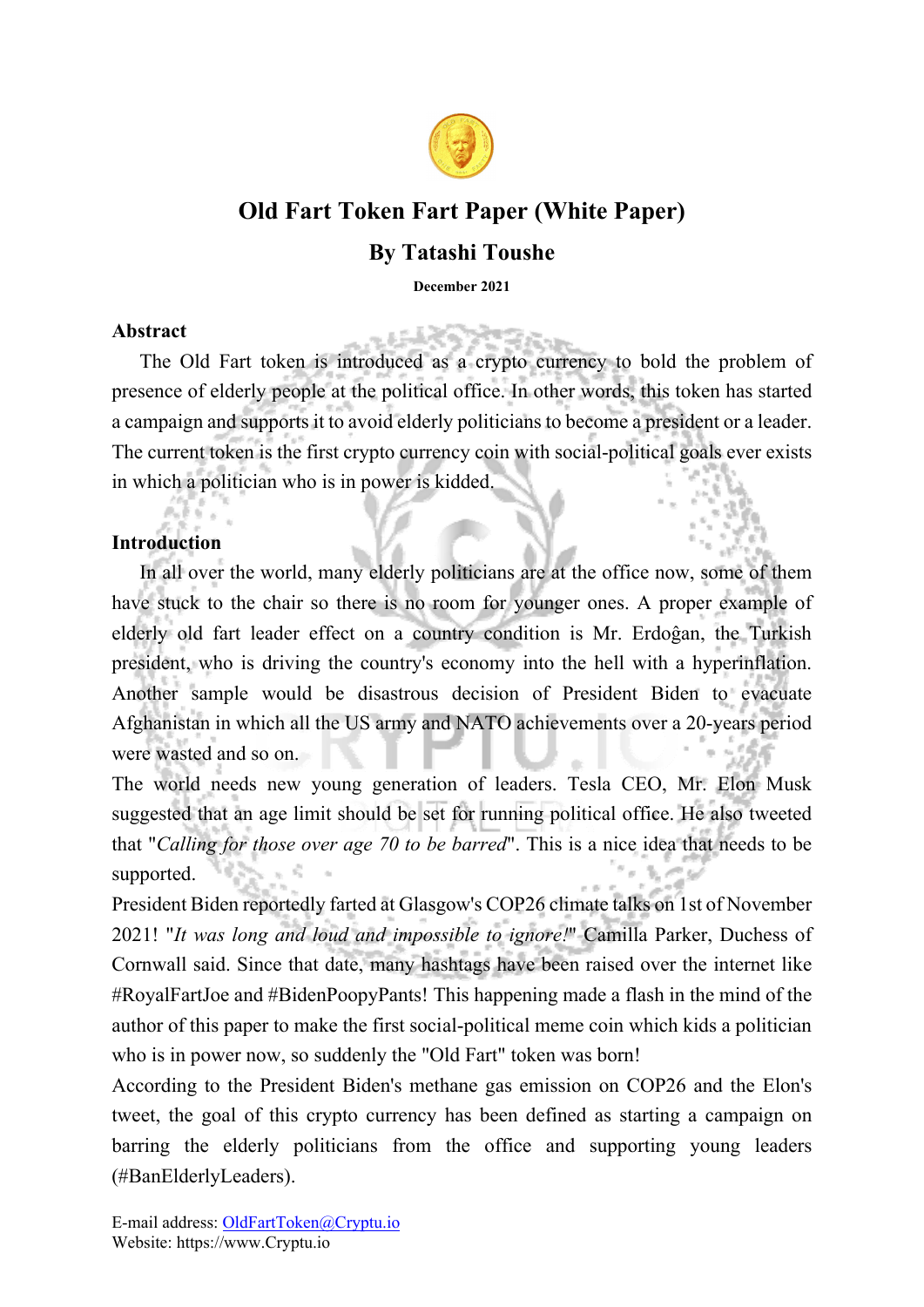## **The Project**

As expressed before, the token is named "Old Fart" and its ticker is named after the President Biden's fart as "FARTY". Total supply is 1,000,000,000,000 FARTYs.

Up to %5 of total supply will be released as presale (ICO) on a third party presale platform to collect liquidity then %75 of the raised liquidity at the ICO stage will be locked at that platform for 2 years and the rest %90 of the total supply will be locked on a third party locker platform for 1 year and will be unlocked in three equal steps to assure the investors against scamming.

After expiration of the above token lock time, %60 of total supply will be donated to Tesla CEO Mr. Elon Musk, the young American activist Mr. Donald J Trump Jr and the famous rapper Mr. Kanye West (%20 each one) to support the campaign of #BanElderlyLeaders. They may spend the tokens in their probable 2024 US election campaigns. Also they may help the #BanElderlyLeaders campaign to spread the world, because of their impact on the social media, however this token and the associated campaign runs by its own community, the #OldFartTroops. They may reject the donation, so the above mentioned amount of tokens will be burnt in several steps according to the market conditions.

After success of ICO and lock stages and above donations, the remaining tokens will be exchangeable on PancakeSwap DEX. Only %5 of total supply will be held by the development team for developing and advertising purposes.

Token transfer tax is %5 which is divided into the following sections:

- Automatic liquidity generator fee: %3 which is used to increase the liquidity pool size on PancakeSwap DEX.
- Automatic prize fee: %2, which will be divided to token holders as prize.

Seasonal burning due to market conditions would be applied by the development team after the project website announcement. The token is hosted on the Binance Smart Chain because of its fair transaction fees in order to holders' convenience.

### **Conclusion**

**The world with smart young leaders will be much better place instead of elderly old fart governors!** Today crypto currency is a hot topic over the internet, so starting "#BanElderlyLeaders" campaign with creating a novel crypto currency meme coin as its support, may result in success. The author hopes the project would be successful due to young crypto currency fans.